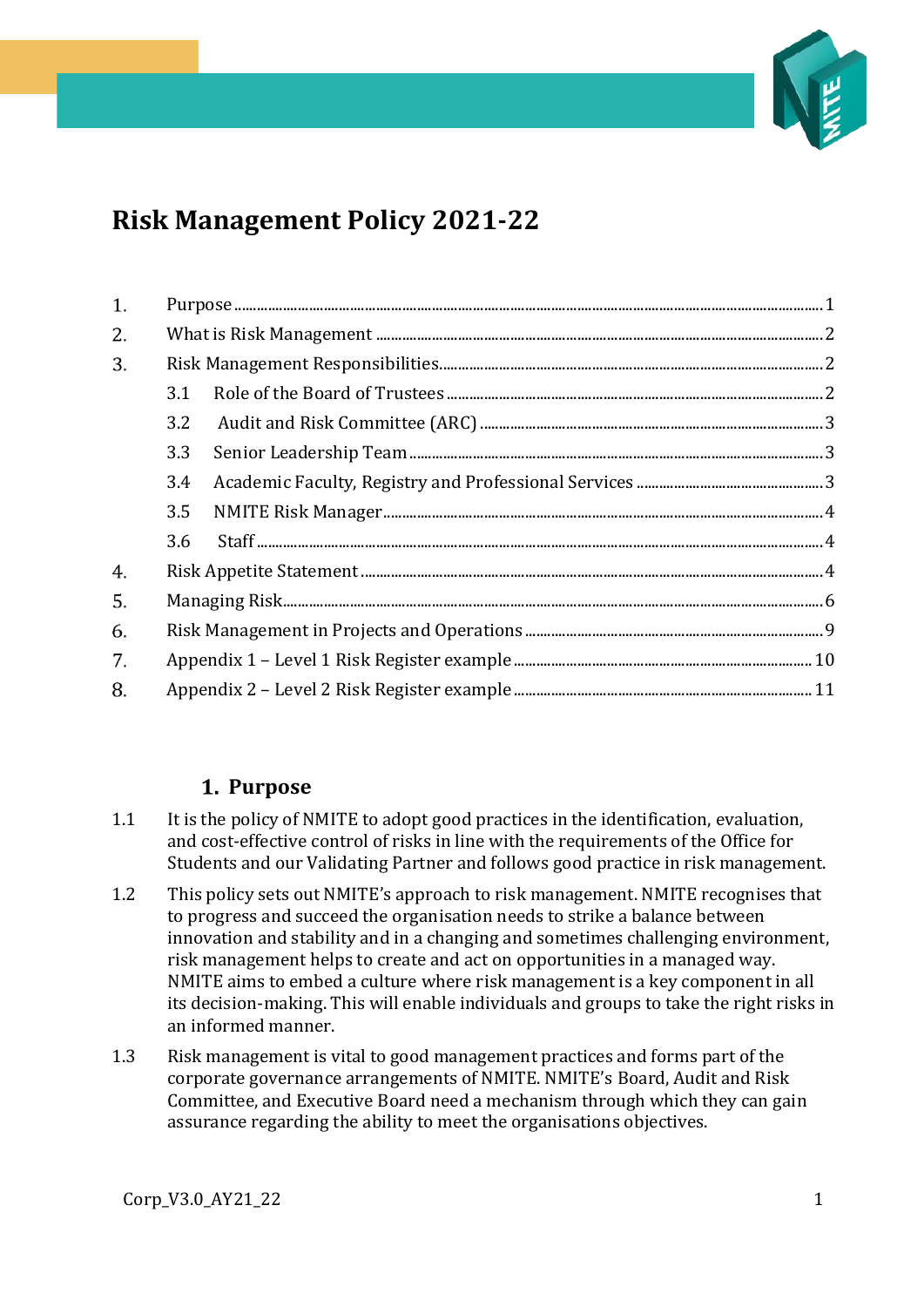

1.4 The aim of this policy is to ensure risk management is being used by everyone with operational and management responsibilities across NMITE as well as those involved in Internal Audit and other governance committees.

# <span id="page-1-0"></span>**What is Risk Management**

- 2.1 Risk is defined as the threat or possibility that an action or event will adversely or beneficially affect the organisations ability to achieve its objectives.
- 2.2 Risk Management is the planned and systematic approach to the identification, evaluation and control of risk.
- 2.3 **Corporate Risks** are recorded in the NMITE Corporate Risk Register. This records threats that may affect NMITE's success and ability to deliver its strategic plan. The Register is a living document that is populated and updated through NMITE's regular risk management work. It provides an assessment of the potential magnitude or scale and likelihood of a given risk and details of how individual risks will be treated and the controls in place to mitigate the risk.
- 2.4 **Departmental-level risks** can be defined as a risk that may affect the ability of an academic or professional services team of delivering successfully operational plans or key activities. Individual department maintain their own risk registers that feed into the overall NMITE Risk Management Approach

### **Risk Management Responsibilities**

<span id="page-1-1"></span>As a growing institution, NMITE will embed risk management practices effectively within the management structures and through planning and project management processes at all levels across the organisation.

This approach is led by the Chief Executive Officer and is reflected in the Chief Executive's reports, presented at meetings of key NMITE committees, namely: The Board, Audit and Risk Committee and the Executive Board.

#### <span id="page-1-2"></span>**3.1 Role of the Board of Trustees**

- i. The Board of Trustees has a fundamental role to play in the management of risk and in setting an overall culture of risk management within NMITE. This includes:
	- Ensuring the establishment and monitoring of systems of control and accountability, including financial and operational controls and risk assessment, safeguards against fraud, and procedures for handling internal grievances and for managing conflicts of interest.
	- Determining and reviewing the risk appetite of the NMITE as a whole.
	- − Approving major decisions affecting the NMITE risk profile or exposure.
	- − Determining what types of risk are acceptable or not acceptable.
- ii. The Board meets on a bi-monthly basis.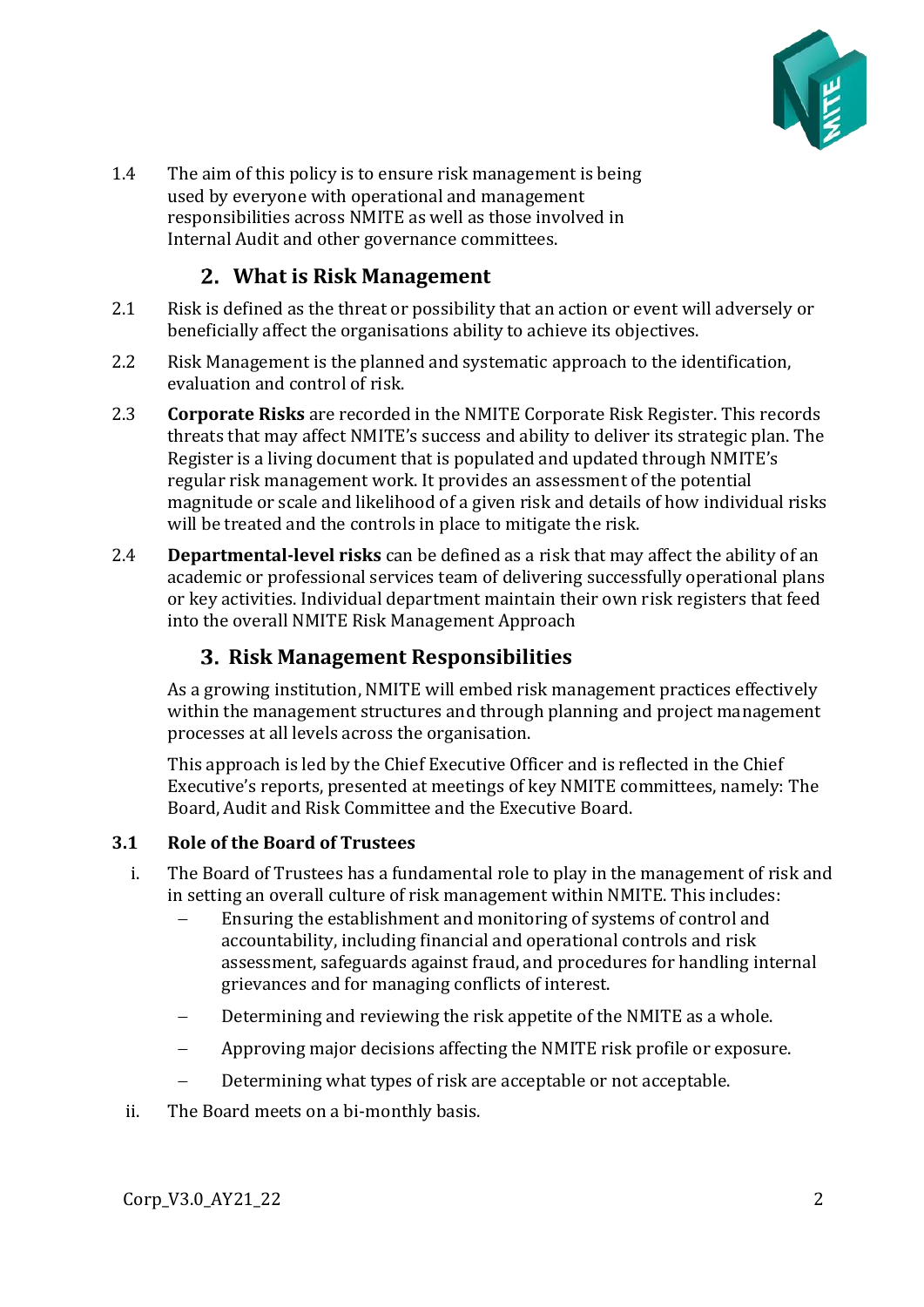

#### <span id="page-2-0"></span>**3.2 Audit and Risk Committee (ARC)**

- i. 5.1 Acting on behalf of the Board, Audit and Risk Committee will:
	- − Monitor and review the effectiveness of risk management, control, and governance arrangements.
	- − Review the Corporate Risk Register
	- Monitor the management of key strategic risks satisfy itself that less significant risks are being actively managed, with the appropriate controls in place and working effectively
	- − Approve the internal audit plan which is linked to the Strategic Risk Register.
	- Report to the Board on the effectiveness of risk management processes as appropriate.
- ii. The Audit and Risk Committee meet on a bi-monthly basis.

#### <span id="page-2-1"></span>**3.3 Senior Leadership Team**

- i. The NMITE Executive Team is responsible for strategic risks by:
	- Identifying and evaluating significant risks faced by the NMITE for consideration by the Board, via Audit and Risk Committee
	- Implementing policies on risk management and internal control
	- − Providing adequate information in a timely manner to the Board and Audit Committee, on the status of risks and control measures
	- Regularly reviewing the effectiveness of internal controls
	- Identifying and acting as risk owner for appropriate strategic risks
- ii. The Corporate Risk Register and anything items escalated from the departmental registers is reviewed at the Monthly Executive Board. Any priority risks and mitigating actions are also reviewed and monitored in the fortnightly Programme Management and Operations Committee which is attended by the Senior Leadership Team.

#### <span id="page-2-2"></span>**3.4 Academic Faculty, Registry and Professional Services**

- i. Heads of department are responsible for identifying, assessing, and monitoring risks in their area of responsibility. They will:
	- Undertake regular reviews and assessments of key risks in their areas of operation as part of routine management arrangements.
	- − Overseeing the implementation of risk management controls and planned development work in their area of responsibility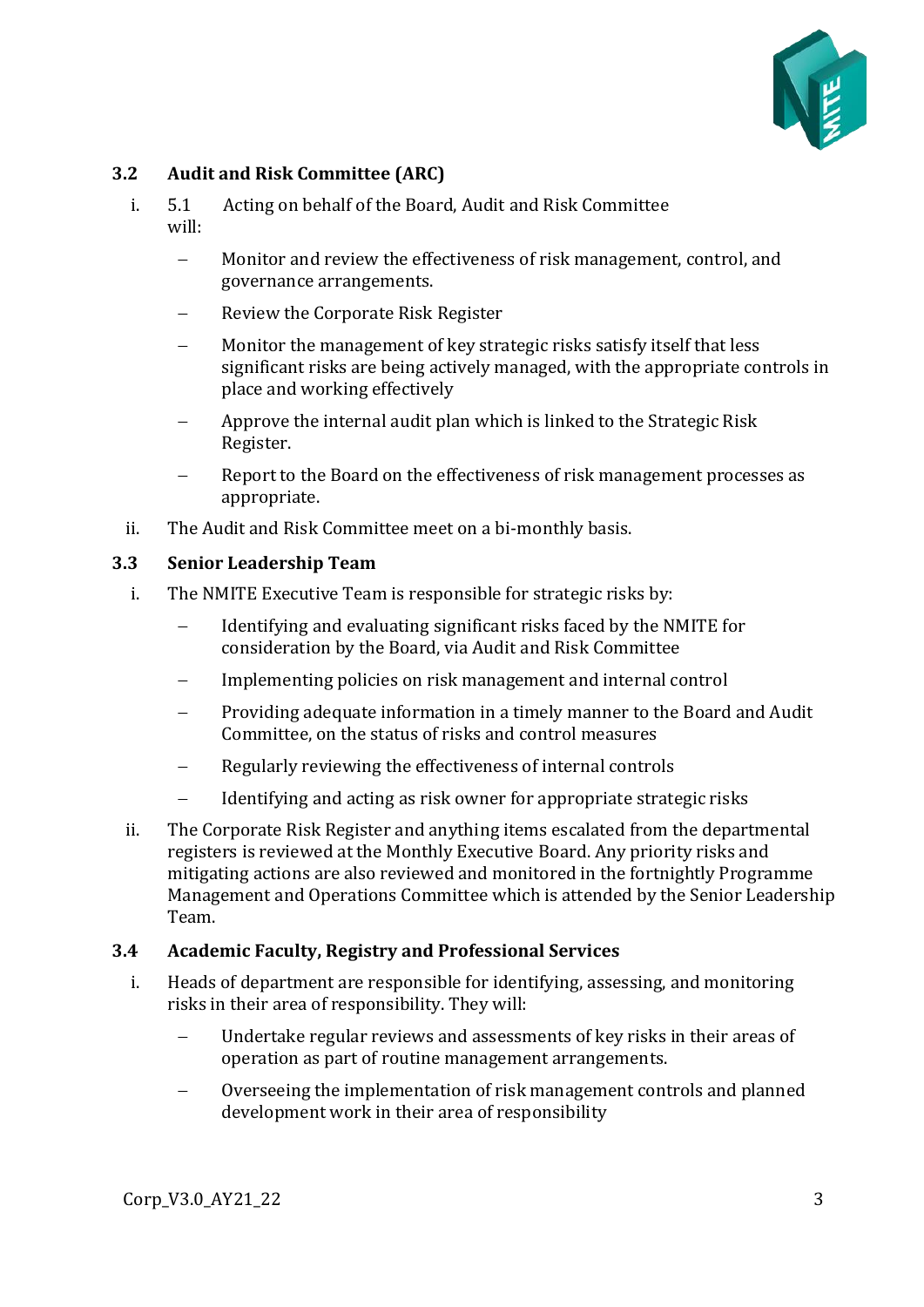

- Monitor and discuss risk as a standing item on the agenda in Executive Board, Academic Governance and Internal Committees.
- Escalate any significant changes in terms of existing or new risks to Head of Strategic Planning.

#### <span id="page-3-0"></span>**3.5 NMITE Risk Manager**

- i. NMITE's Risk Manager is responsible for ensuring that the organisation operates effective procedures relating to risk management and for undertaking formal reviews on behalf of the Board of the risk management policy. This responsibility currently resides with the Head of Strategic Planning. The Risk Manager will:
	- − Maintain the corporate Risk Register.
	- Provide on-going training to risk owners in order to facilitate the effective operation of risk management.
	- Prepare risk management reports on behalf of the NMITE's senior leadership for consideration by both the Board and the Audit and Risk Committee.
	- − Monitor and discuss risks in Executive Board.

#### <span id="page-3-1"></span>**3.6 Staff**

i. Effective risk management depends on the commitment and co-operation of all staff. All staff have a significant role in the management of risk, particularly within their own areas of control. Project managers and project teams are responsible for managing project-specific risk and will complete a project risk register to demonstrate that this is being done.

# <span id="page-3-2"></span>**Risk Appetite Statement**

- 4.1 The objective of developing a risk appetite is to define the level and nature of risk that an organisation is willing to take in order to deliver its strategic objectives.
- 4.2 Managing risk requires a consistent and clearly articulated understanding of the appetite to take risks. That appetite will be higher in some areas than others and it informs whether mitigating actions are proportionate and appropriate. A draft risk appetite statement is included in this section, but this will be updated by the Board and the SLT from time to time as conditions change and new risks emerge.
- 4.3 The following Risk appetite statement will be updated by the Board and the SLT from time to time as conditions change and new risk emerge: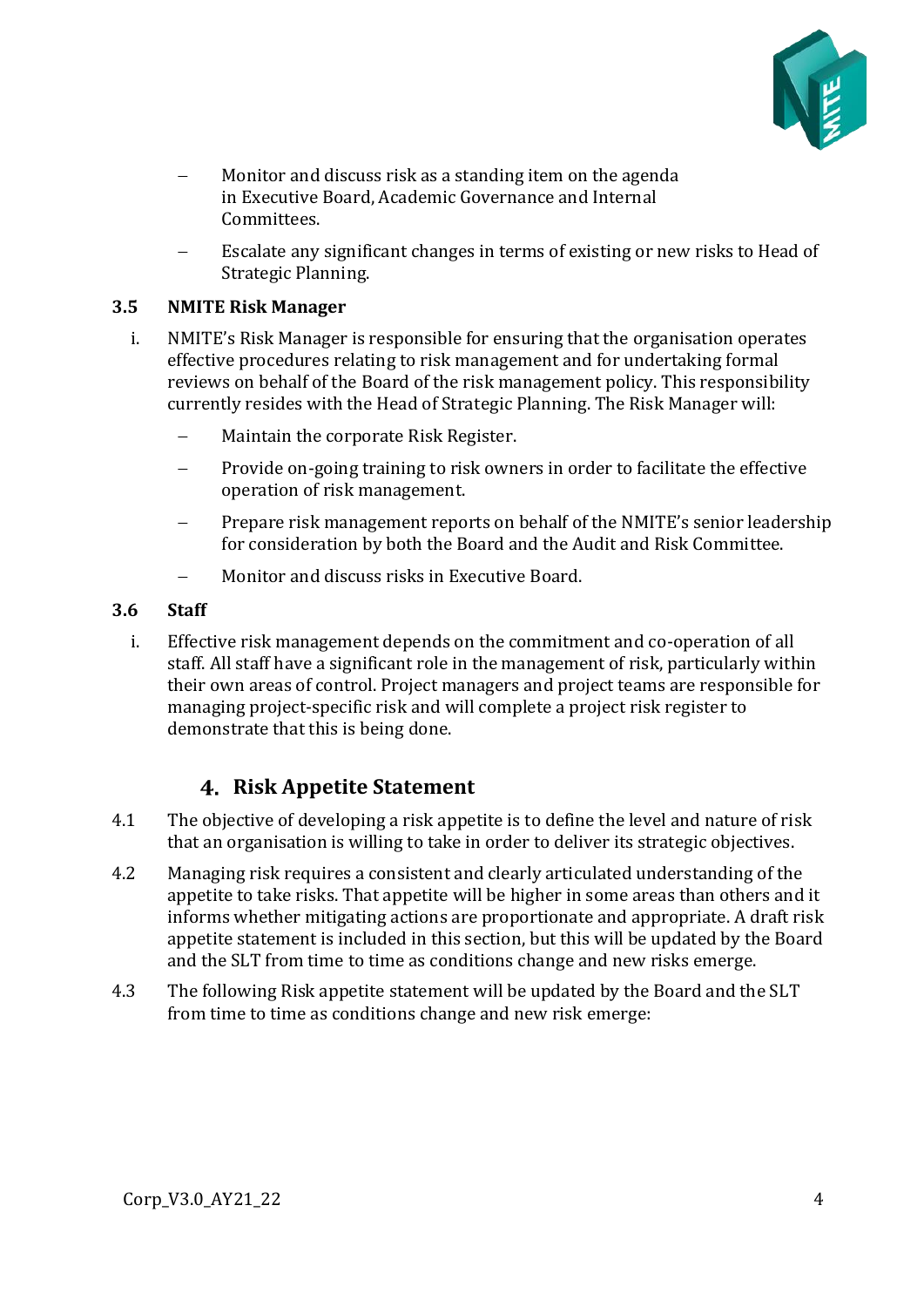

# **Figure 1: Risk Appetite Statement**

| Appetite          | <b>Definition</b>                                                                                                                                                                                                                                                                             | <b>Examples</b>                                                                                        | <b>Key Considerations</b>                                                                                                                                                                                                                                 |  |  |  |  |
|-------------------|-----------------------------------------------------------------------------------------------------------------------------------------------------------------------------------------------------------------------------------------------------------------------------------------------|--------------------------------------------------------------------------------------------------------|-----------------------------------------------------------------------------------------------------------------------------------------------------------------------------------------------------------------------------------------------------------|--|--|--|--|
| <b>Descriptor</b> |                                                                                                                                                                                                                                                                                               |                                                                                                        |                                                                                                                                                                                                                                                           |  |  |  |  |
| <b>Hungry</b>     | NMITE is keen to innovate and test new things. It will chase<br>ambitious projects with the potential for high rewards. It is<br>prepared to engage in activities with high inherent risk and<br>substantial residual risk and/or for which few reliable mitigating<br>measures are available | New programme<br>development<br>Fundraising<br>campaigns                                               | Assessment of inherent risk<br>$\bullet$<br>Availability of mitigating measures<br>$\bullet$<br>and the level of confidence that<br>they will work to reduce risk<br>Potential<br>for<br>sharing<br>$\bullet$<br>or<br>transferring the risk (e.g.<br>via |  |  |  |  |
| <b>Open</b>       | NMITE is willing to engage in activities with high inherent risk<br>provided that meaningful mitigating measures are available to<br>reduce the residual risk. It will only accept these risks if they clearly<br>advance core objectives                                                     | Student<br>$\bullet$<br>recruitment<br>campaigns<br>New<br>$\bullet$<br>partnerships<br>Property deals | partnerships)<br>Consequences of risk crystallising<br>(can we afford for it to happen?)<br>Effect of one risk on others (eg<br>solvency risk might reduce the<br>otherwise high<br>appetite<br>for                                                       |  |  |  |  |
| <b>Cautious</b>   | NMITE will accept moderate levels of inherent risk where clear<br>mitigations are available to ensure a low residual risk. Activities<br>with an uncertain outcome but a lower inherent risk will be<br>tolerated                                                                             | Student<br>$\bullet$<br>experience<br>initiatives<br>Capacity<br>planning<br>WP initiatives            | investment risk)                                                                                                                                                                                                                                          |  |  |  |  |
| <b>Averse</b>     | NMITE will only consider activities in these areas where the<br>residual risk is almost zero. The outcome of the activity must be<br>highly certain and any inherent risk must be actively managed and<br>reduced it to almost zero                                                           | Cash flows and<br>$\bullet$<br>solvency<br>Regulatory<br>$\bullet$<br>compliance                       |                                                                                                                                                                                                                                                           |  |  |  |  |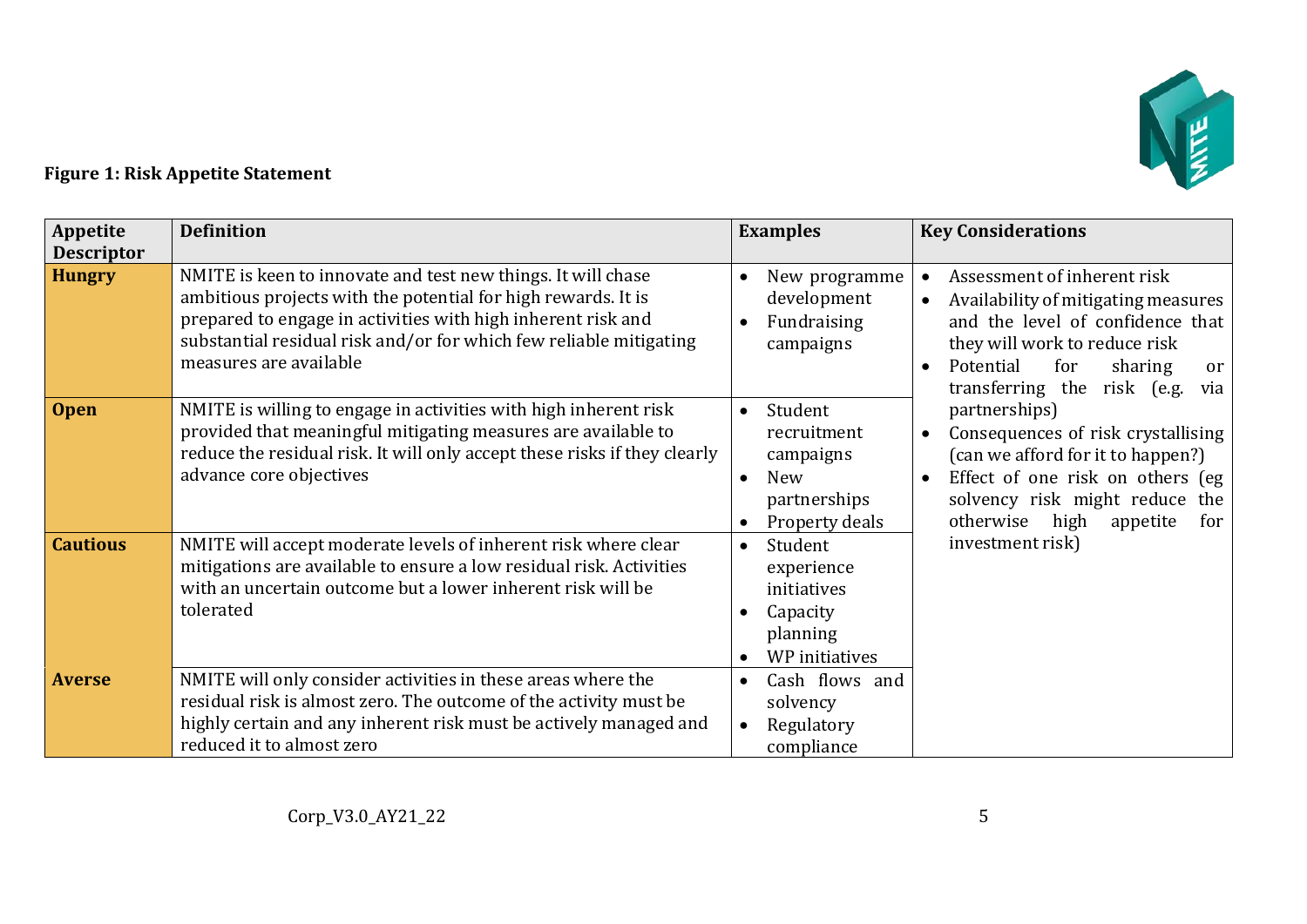

# **Managing Risk**

- <span id="page-5-0"></span>5.1 NMITE seeks to identify, assess, and effectively manage all risks. The aim of risk management is to be proactive in supporting the achievement of NMITE's agreed objectives and not simply to avoid risk.
- 5.2 NMITE uses a two-tier Corporate Risk Register which is designed as a control document for the SLT, enabling it and internal committees to assess, understand and respond to known risks as well as serving as a more strategic document for use by the Board in its oversight of the higher-level strategic risks which the organisation faces.
- 5.3 The **Level 1 Risk Register** (see appendix 1 for example) summarises the current risk assessment as it relates to the 5 key strategic risks that the organization must manage:
	- 1. **Financial sustainability** the risks to the organisation's financial health
	- 2. **Regulatory compliance** the risks that the organization will fail to meet its regulatory obligations and may suffer enforcement action.
	- 3. **Reputation** The organization will suffer reputational damage because of its actions, its staff, its partners or its failures
	- 4. **Impact** The organization will fail to deliver the positive impacts it is funded or tasked to deliver
	- 5. **Student success** the risk that students will fail to progress, enjoy their experience or succeed
- 5.4 The **Level 2 Risk Register** (see appendix 2 for example) is a more detailed assessment of risks across the organisation and the mitigating actions. All risks are linked to the 5 key strategic risks of the Level 1 Risk Register.
	- i. **The Risk definition** the event, its cause, and the consequences.
	- ii. **The Risk owner** the member of the Senior Leadership Team who is responsible for monitoring the risk and managing the control measures.
- iii. **The inherent Risk score** this is the scale of the Risk if NMITE does nothing to mitigate it. It is scored using a 1 - 5 scale for Probability and Impact.
- iv. **The Risk Treatment** risk treatment is the process of modifying the risk. This will involve deciding on one or more options to modify the risk and then the implementation of these. The 'treatments' then modify existing controls or create new controls.

Treatment options:

− **Avoid:** the decision to not start or not continue with the activity which led to risk.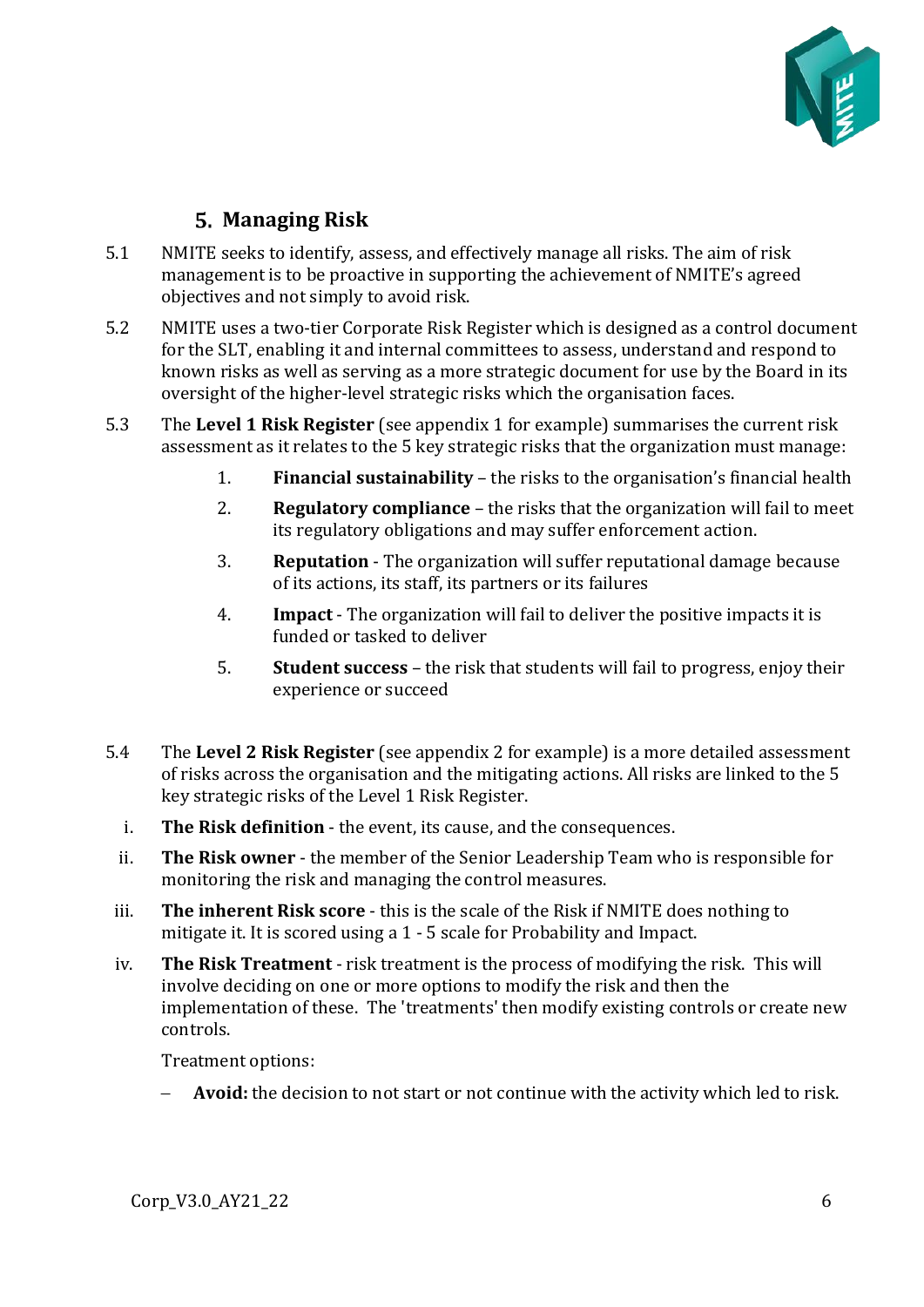

- − **Reduce:** controls will be put in place to aim to reduce the impact/likelihood of the risk.
- **Accept:** where the risk lies within the appetite/tolerance range, the risk may be taken in order to pursue opportunity.
- − **Monitor:** monitoring a risk will include monitoring the status of the risk, the status of the controls in place to mitigate the risk, the status of the associated causes and the status of the associated consequences.
- v. **Control Measures** these are the activities to mitigate the probability and impact of the risk. The actions should correlate with the Risk Treatment. These control measures will be regularly reviewed and updated by the risk owner.
- vi. **Residual Risk Score** this is the current assessment of the risk in terms of probability and impact taking into consideration the control measures. This score should therefore be lower than the inherent risk. An indicator of the 'direction of travel' is used to reflect whether the level of residual risk in increasing or decreasing.
- 6.3 The number of key risks to be recorded in the corporate risk register is not rigidly defined. However, it records only those risks that are likely to impede the delivery of strategic objectives and are therefore of strategic significance to NMITE.
- 6.4 Departmental Risk Registers are based on the same content.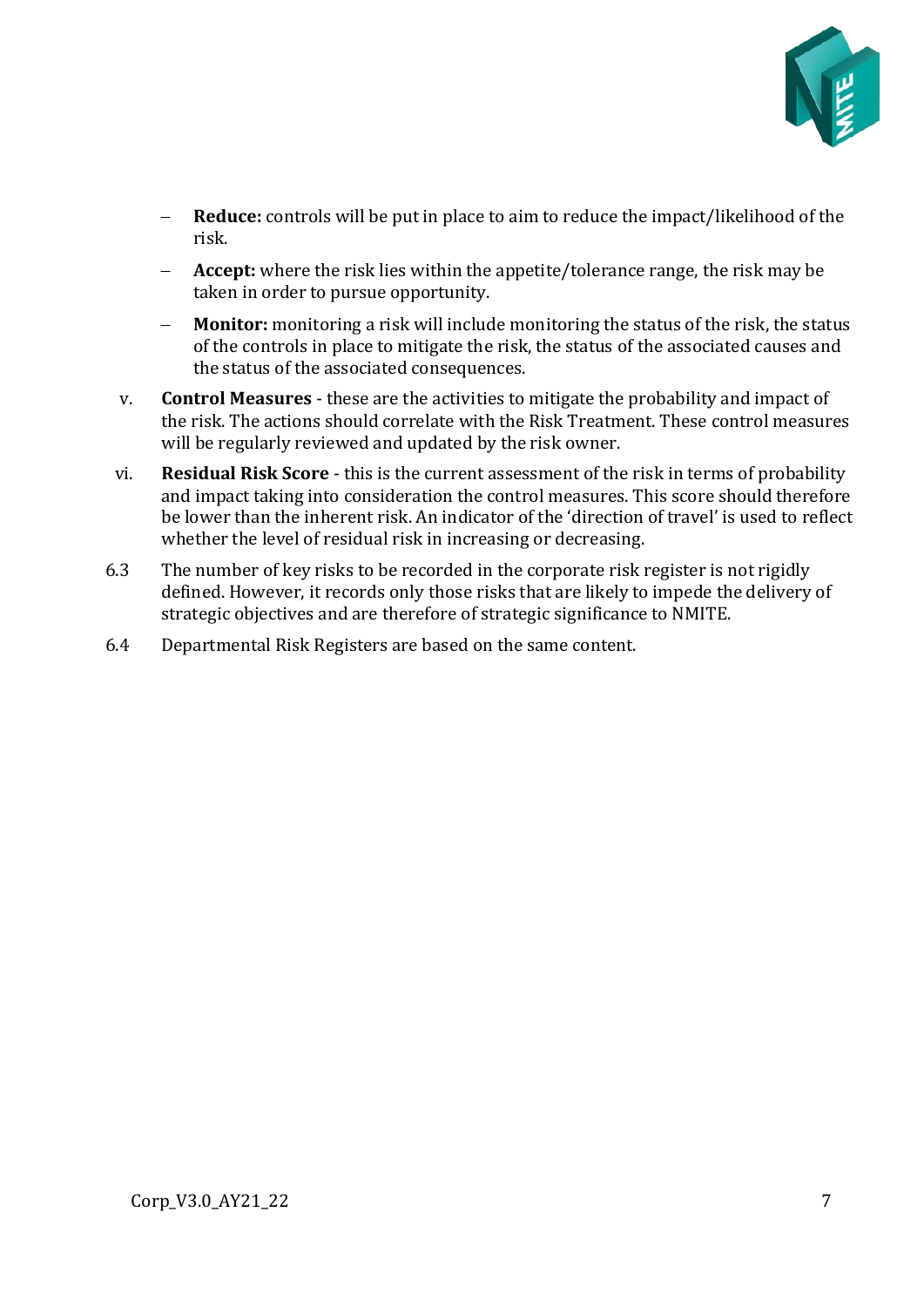

#### **Figure 2 Summary of two-tier risk register**

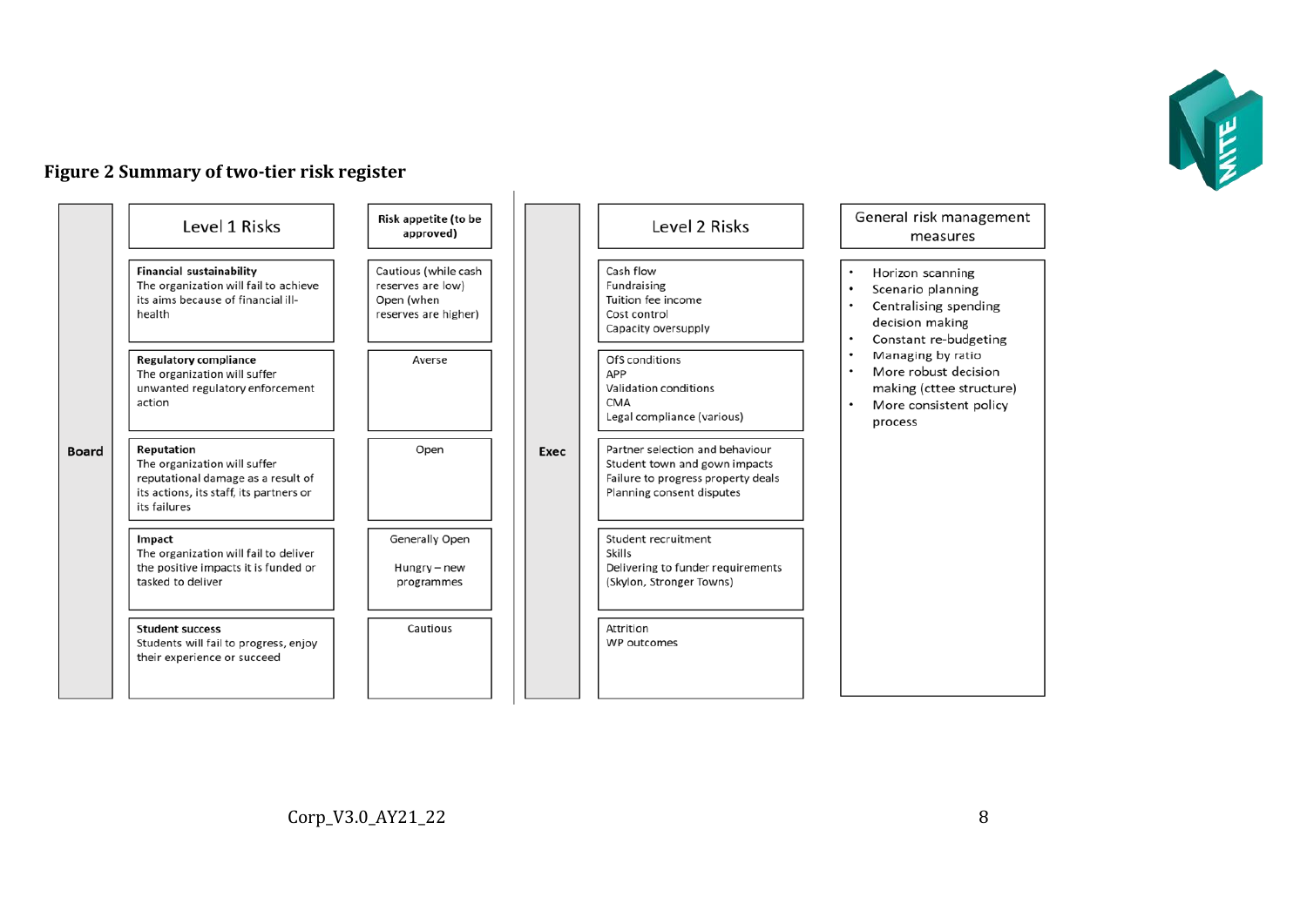

# **Risk Management in Projects and Operations**

- <span id="page-8-0"></span>7.1 Major projects each require a separate risk register, which shall be monitored by the relevant project team. Where the risks associated with a major project are likely to impact upon the strategic objectives of the NMITE, this will be reported through to the Executive Board.
- 7.2 Individual risk registers at academic, professional service level or at project level will be operational in nature and will focus on local risks. A high-risk score given to a risk cited within a local or project risk register is context specific and will not necessarily translate to the same level of risk within the NMITE corporate risk register.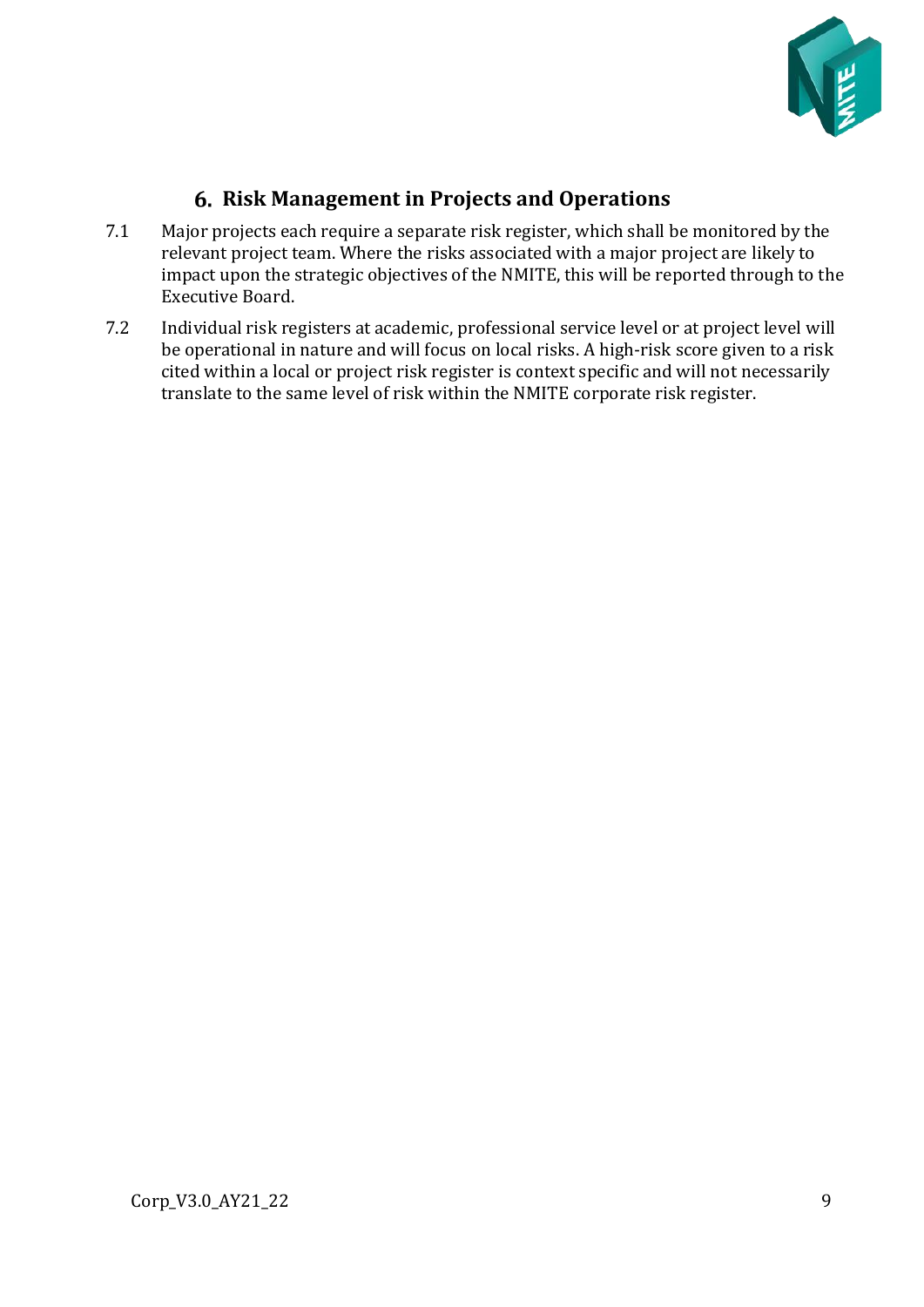# **Appendix 1 – Level 1 Risk Register example**

<span id="page-9-0"></span>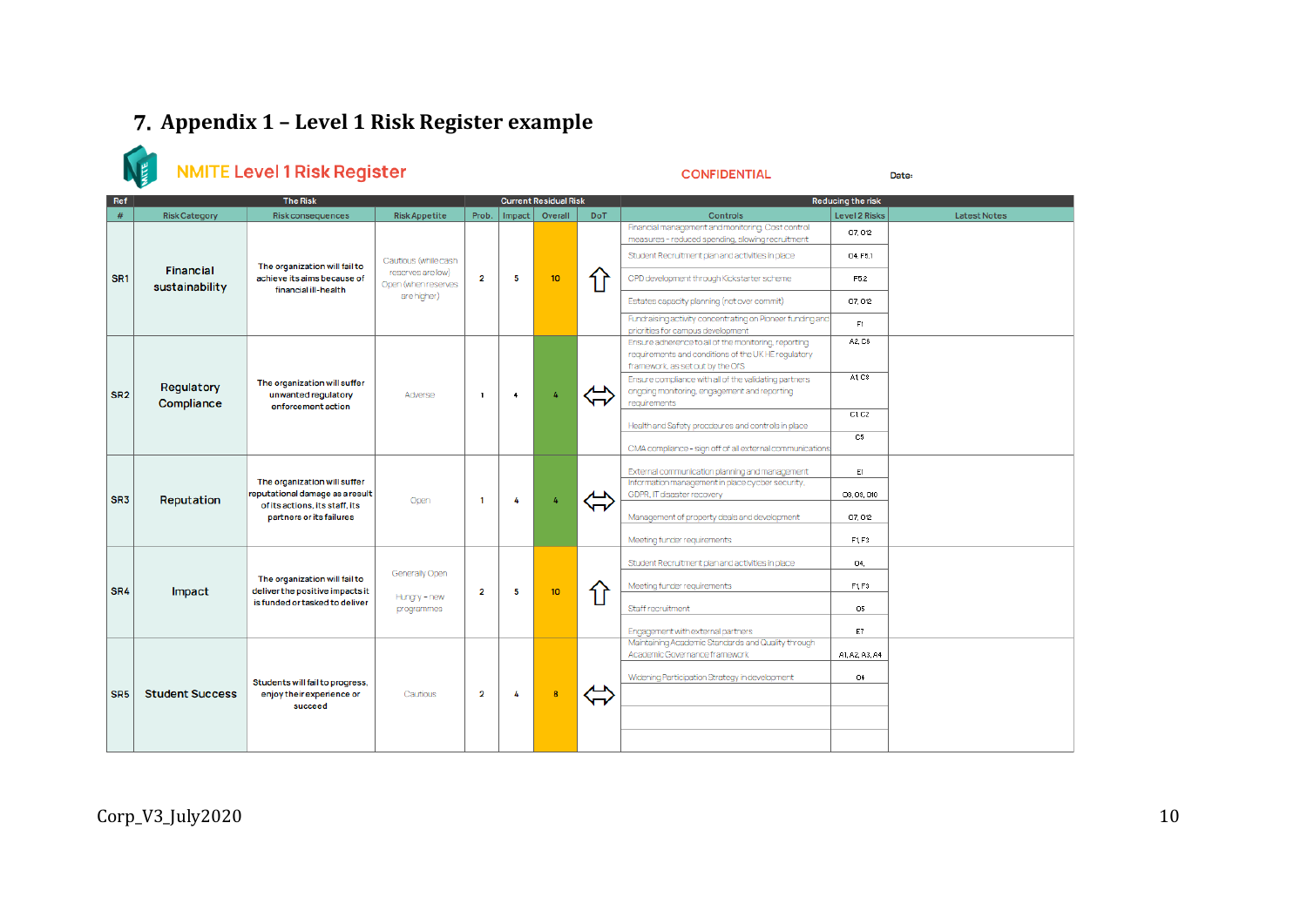# **Appendix 2 – Level 2 Risk Register example**

<span id="page-10-0"></span>

|                                                               | <b>NMITE Level 2 Risk Register</b> |                                                                                 |  |  |  |  |                |                              | <b>CONFIDENTIAL</b>                                          | Date of review |                                 | 22nd March 2021 |                   |                                                 |
|---------------------------------------------------------------|------------------------------------|---------------------------------------------------------------------------------|--|--|--|--|----------------|------------------------------|--------------------------------------------------------------|----------------|---------------------------------|-----------------|-------------------|-------------------------------------------------|
| <b>*</b> Strategic Risk                                       | <b>Risk cause and event</b>        | <b>The Risk</b><br>Risk consequences Risk ovner Governance Prob. Impact Overall |  |  |  |  |                | Inherent risk E Risk Treatme | Reducing the risk<br>Control measures (in place and planned) | ŀ              | Status Prob. Impact Overall DoT |                 |                   | Residual risk assessment<br><b>Latest Notes</b> |
| <b>Operational Risks</b>                                      |                                    |                                                                                 |  |  |  |  |                |                              |                                                              |                |                                 |                 |                   |                                                 |
| Financial<br>O4 Sustainability /<br>Impact                    |                                    |                                                                                 |  |  |  |  | $\overline{0}$ | Reduce                       |                                                              |                |                                 | $\bullet$       | ⇧                 |                                                 |
| Impact /<br><b>O5</b><br>Student<br><b>Success</b>            |                                    |                                                                                 |  |  |  |  | $\overline{0}$ | Reduce                       |                                                              |                |                                 | $\mathbf{0}^-$  | $\Leftrightarrow$ |                                                 |
| O <sub>6</sub><br>Impact                                      |                                    |                                                                                 |  |  |  |  | $\bullet$      | Reduce                       |                                                              |                |                                 | $\mathbf{0}^-$  | $\Leftrightarrow$ |                                                 |
| Financial<br>07 Sustainability /<br>Reputation                |                                    |                                                                                 |  |  |  |  | $\overline{0}$ | Reduce                       |                                                              |                |                                 | $\mathbf{0}^-$  | $\Leftrightarrow$ |                                                 |
| <b>Reputation /</b><br><b>O8</b><br>Student<br><b>Success</b> |                                    |                                                                                 |  |  |  |  | $\overline{0}$ | Reduce                       |                                                              |                |                                 | $\mathbf{0}$    | $\Leftrightarrow$ |                                                 |